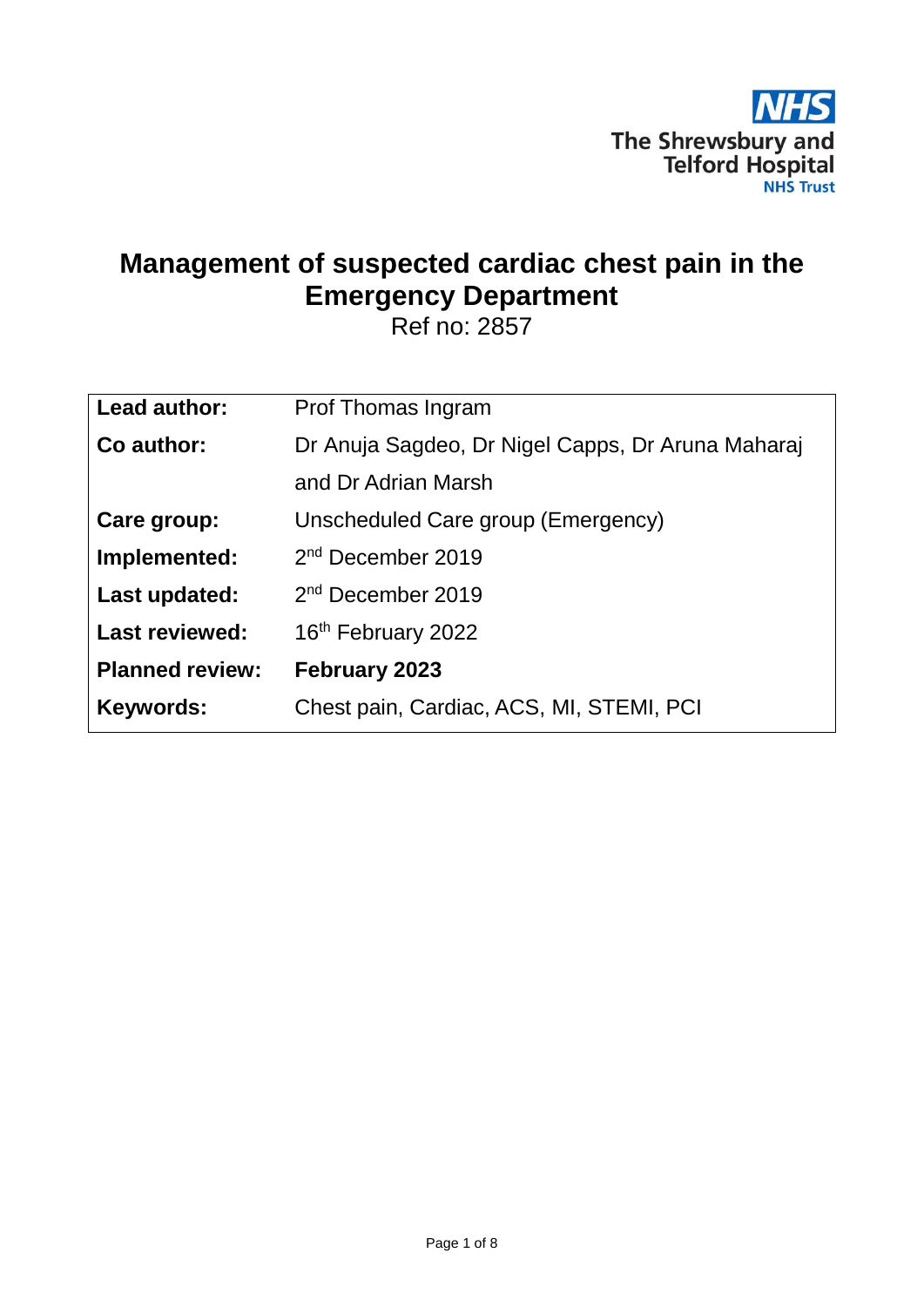## <span id="page-1-0"></span>**On presentation**

- ECG to be performed and reviewed within 15 minutes of arrival.
- If ST elevation or new LBBB follow [STEMI pathway.](#page-7-0) (Dynamic ECG changes/ significant ST depression may also need to be discussed with the UHNM (University Hospital North Midlands). SATH Cardiologist is available for advice,via switch board, if uncertainty remain regarding further management.
- Clinical assessment to include:
	- o Review paramedic ECG and notes.
	- o Evaluate cardiac risk factors.
	- o Perform **[HEART](https://www.mdcalc.com/heart-score-major-cardiac-events)** score. (Troponin results may not be available).
	- o Prescribe Aspirin 300mg if no contraindications.
	- o For further management and troponin testing see flow [chart.](#page-2-0)
	- $\circ$  For treatment of ACS follow the medical teams ACS guidelines availableon the intranet.

| <b>HEART SCORE</b>  |                                                                                                                                                                                                                                           |             |
|---------------------|-------------------------------------------------------------------------------------------------------------------------------------------------------------------------------------------------------------------------------------------|-------------|
| History             | Slightly suspicious                                                                                                                                                                                                                       | $\Omega$    |
|                     | Moderately suspicious                                                                                                                                                                                                                     | $+1$        |
|                     | Highly suspicious                                                                                                                                                                                                                         | $+2$        |
| <b>ECG</b>          | Normal                                                                                                                                                                                                                                    | $\mathbf 0$ |
|                     | Non-specific repolarization disturbance                                                                                                                                                                                                   | $+1$        |
|                     | Significant ST deviation                                                                                                                                                                                                                  | $+2$        |
| Age                 | <45                                                                                                                                                                                                                                       | $\Omega$    |
|                     | 45-64                                                                                                                                                                                                                                     | $+1$        |
|                     | $\geq 65$                                                                                                                                                                                                                                 | $+2$        |
| <b>Risk factors</b> | No known risk factors                                                                                                                                                                                                                     | 0           |
|                     | 1-2 risk factors                                                                                                                                                                                                                          | $+1$        |
|                     | ≥3 risk factors or history of atherosclerotic disease                                                                                                                                                                                     | $+2$        |
| Troponin            | ≤normal limit                                                                                                                                                                                                                             | $\Omega$    |
|                     | 1-3× normal limit                                                                                                                                                                                                                         | $+1$        |
|                     | >3× normal limit                                                                                                                                                                                                                          | $+2$        |
|                     | Risk factors: HTN, Hypercholesterolemia, DM, Obesity (BMI >30 kg/m <sup>2</sup> ), Smoking (current, or smoking cessation<br>≤3m), Positive family history (parent or sibling with CVD before age 65), Atherosclerotic disease: prior MI, |             |

PCI/CABG, CVA/TIA, or peripheral arterial disease.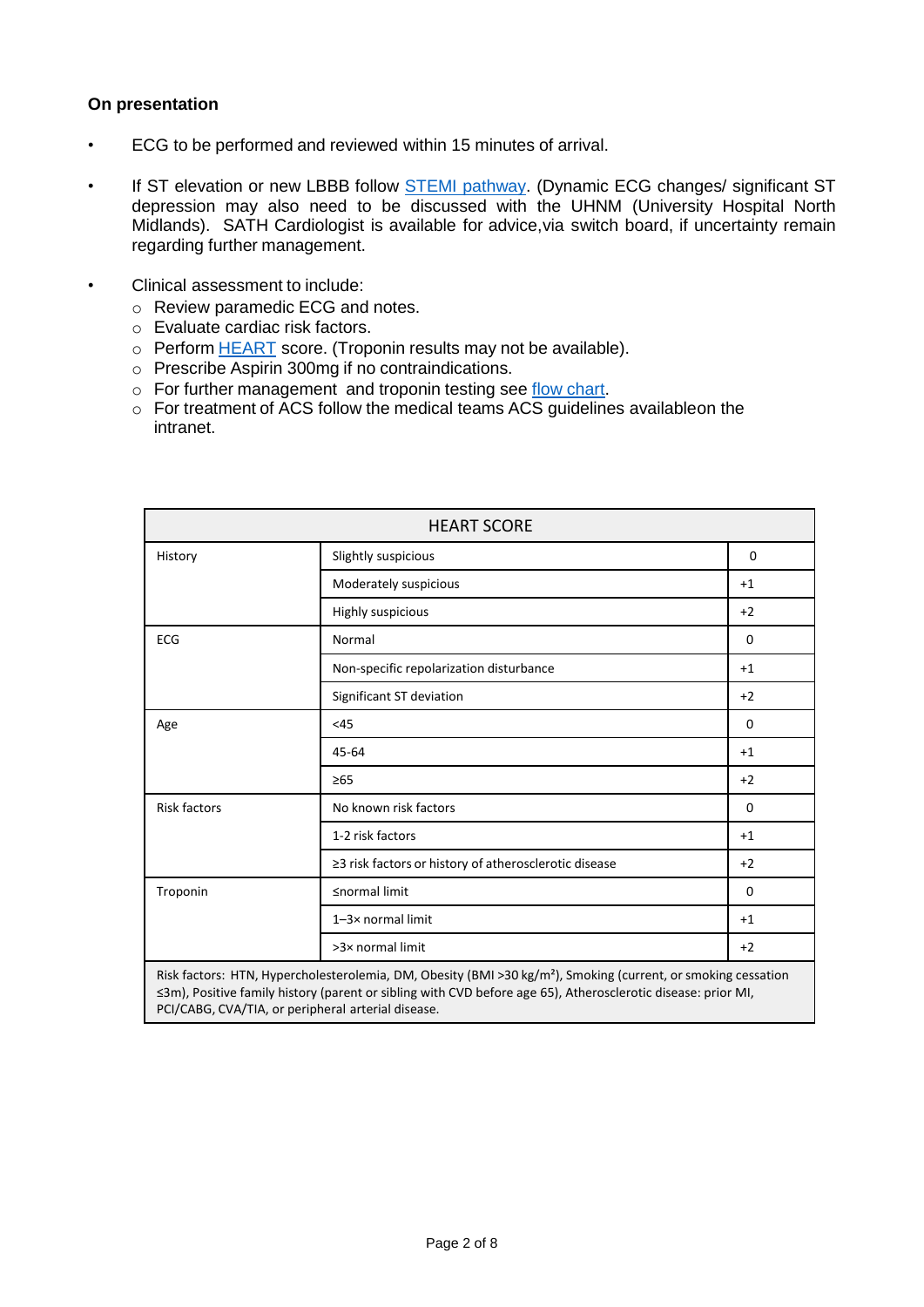# <span id="page-2-0"></span>**ED cardiac chest pain pathway**

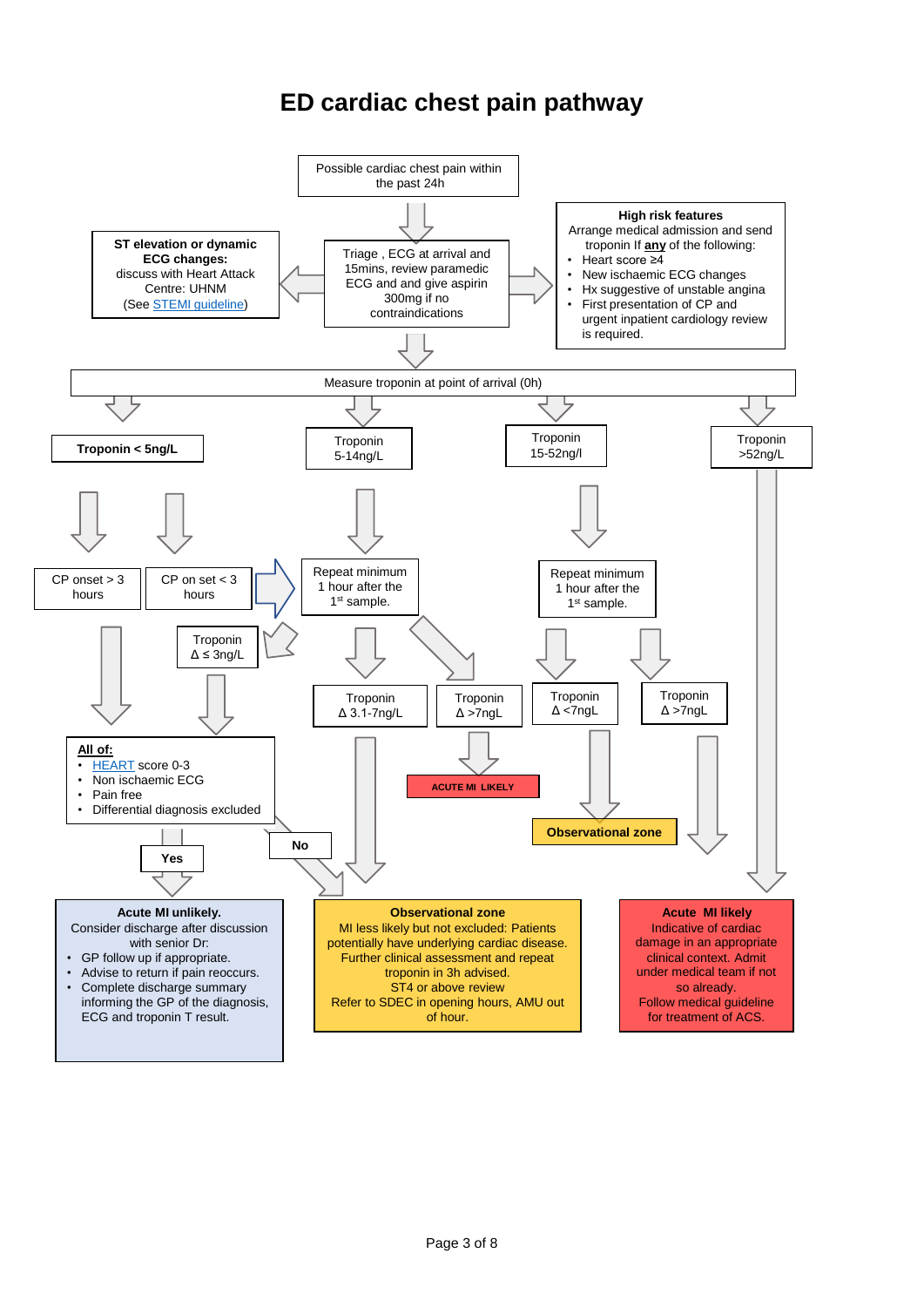# <span id="page-3-0"></span>**Accompany notes for the SATH Chest Pain Pathway**

- This pathway is not a substitute for careful history taking, clinical examination and scrutinyof serial ECGs. In cases where clinician judgement differ from pathway then clinician judgement should take precedence.
- Any patient with ongoing or recurrent ischaemic sounding chest pain or ischaemic changes on their ECG should be referred to the medical team for further assessment,irrespective of the initial troponin result.

### **Notes on troponins**

• **Troponin testing**: Troponins are taken on arrival (0h) and 3h after the 0h troponin if required. Using the chest pain pathway and troponin result patients can be categorisedinto one of the following groups:

#### **Rule out group**:

Any of the following:

- 0h troponin <5ng/L providing chest pain onset more than 3h ago
- <14ng/L more than 6h after chest pain onset.
- Delta change between 0h and 3h troponin ≤3ng/L

Patients can be considered for discharge ( see criteria ). Follow up can be arranged with the GP if required.

#### **Observational group:**

- Delta change in troponin 4-7ng/L makes acute MI less likely but does not exclude it. Patients in this group potentially have underlying cardiac disease which may require investigation. Alternative causes of raised troponin must be considered.
- Further troponin testing in 3h is advised.
- Medical admission is advised. Further investigation or follow up may be required in this group depending on the clinical presentation.

## **Rule in group:** Any of the following:

- 0h troponin >52ng/L
- Delta change of >7ng/L.

These patients require medical admission and possibly CCU. Ensure serial ECGs are performed. Further management can be found on the medical team's ACS guideline.

#### **Stable elevations in Troponin:**

- Troponin levels 14-52ng/L with less than 3ng/L delta change represent stable elevations in troponin and makes an acute MI unlikely in an appropriate clinical context.
- All raised troponin T results are important and predict adverse outcomes therefore the cause must be considered.
- Stable elevations have many possible causes many of which are chronic in nature. Chronic causes include advanced age, hypertension, structural heart disease and renal failure. Potential acute causes include pulmonary embolism, aortic dissection and sepsis.
- It is important for a senior decision maker determine the need for further investigation or admission.
	- O Alternative diagnosis must be considered.
	- $\circ$  If the history is suggestive of cardiac cause or the patient is unwell the patientshould be admitted under the medics for further assessment.
	- $\circ$  If a chronic cause is suspected the patient can be considered for discharge.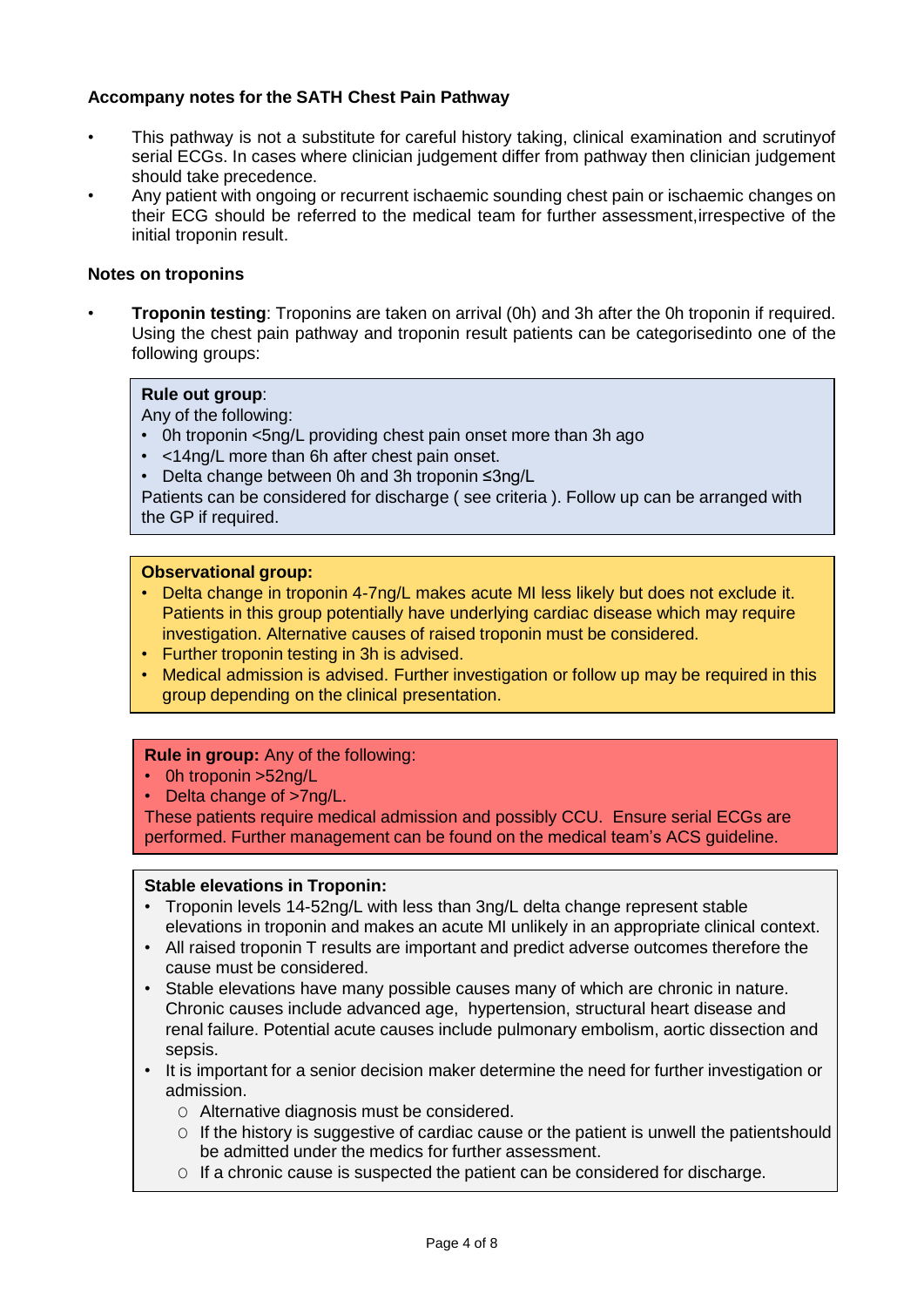# **Repeat troponin testing on CDU**

The following patients can be considered for CDU admission to await 3h troponin, after discussion with an ED senior doctor, providing they meet the full CDU criteria. If the patientdoesn't meet CDU criteria they should be admitted under the medical team.

- Low risk (HEART SCORE 0-3), no ischaemic ECG changes and ongoing chest pain witheither:
	- o 0h troponin ≤14 ng/L.
	- o 0h trop < 30ng/L providing **ALL** of the following:
		- $\cdot \cdot$  Troponin is suspected to be chronically elevated with a history unlikely to beACS.
		- Alternative causes of raised troponins have been considered.
		- \* The patient is likely to be discharged if no significant change in troponin at 3h

#### . **Discharge from ED**

- All patients who present with chest pain must be reviewed by a senior doctor prior todischarge.
- Ensure no ongoing pain and alternative diagnosis have been considered.
- If troponin above 14ng/L careful [consideration](#page-3-0) should be given to the cause. (see noteson raised [troponins\).](#page-3-0)
- Follow up: There is currently no rapid access chest pain clinic from ED. Patients shouldbe followed up by their GP if required. If it is felt that urgent Cardiology follow up is needed then the patient should be admitted to AMU.
- Advise patients to return if further episodes of chest pain.
- Patients discharge letter: Record diagnosis, ECG Findings, troponin results and if followup is required.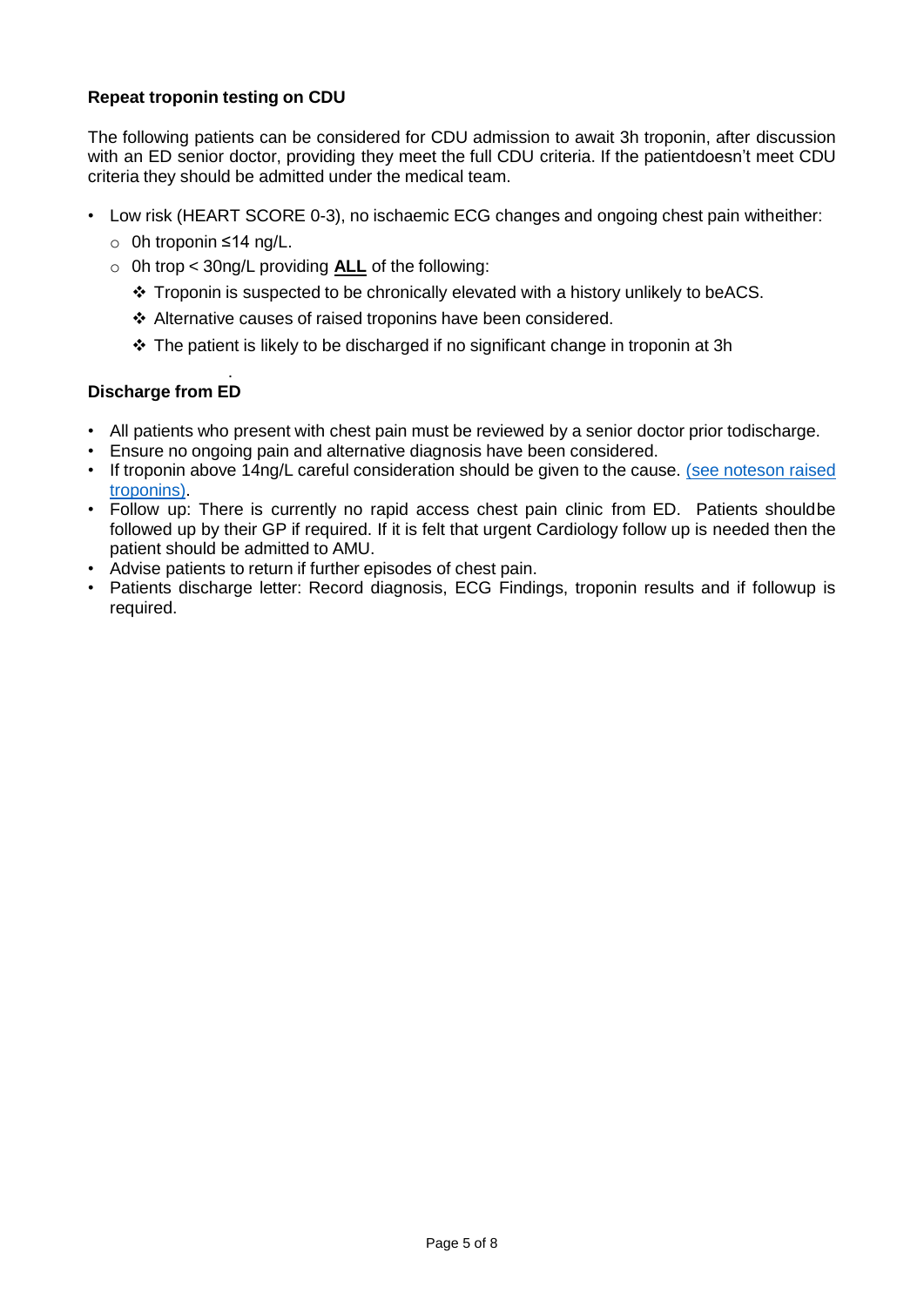# Clinical Decisions Unit

LOW RISK CHEST PAIN PROFORMA

All patients admitted to the CDU MUST have a pathway completed.

No patient is to be admitted to CDU without the Management in ED box being completed.

| Patient Name: | <b>Admitting Clinician:</b>                            |
|---------------|--------------------------------------------------------|
| DOB:          | Authorised by<br>(Consultant, Senior doctor overnight) |
| Hospital No:  |                                                        |

| <b>OBSERVATIONS</b> |       |    |           |      |                  |     |
|---------------------|-------|----|-----------|------|------------------|-----|
| Time                | Pulse | BP | <b>RR</b> | Sats | Fio <sub>2</sub> | GCS |
|                     |       |    |           |      |                  |     |

| Oh troponin result | 3h troponin due |  |
|--------------------|-----------------|--|
| <b>HEART</b> score |                 |  |

| <b>Inclusion Criteria</b><br>Must meet all for CDU acceptance                                   | $[$ ] Age >18 years.<br>[] HEART score 0-3 (including 0h trop).<br>[ ] Discussed with ED senior.<br>[] Mobile and self caring.<br>[ ] 0h troponin ≤ 14ng/L and <6h from onset or<br>troponin 15-30 ng/L where troponin suspected to<br>be chronically elevated.                                                                                                           |
|-------------------------------------------------------------------------------------------------|---------------------------------------------------------------------------------------------------------------------------------------------------------------------------------------------------------------------------------------------------------------------------------------------------------------------------------------------------------------------------|
| <b>Exclusion Criteria:</b><br>Managed in ED and refer to<br>appropriate speciality if any apply | [] Ongoing chest pain.<br>[] Acutely symptomatic CCF.<br>[] Haemo-dynamic instability (SBP <100 or<br>$>180$ mmHg, HR <50 or $>100$ bpm).<br>[] Irrespective of HEART score, new/evolving<br>ischaemic ECG changes.<br>[] Acute MI/revascularisation in past 4/52.<br>[] Co-morbidity or social reason requiring hospital<br>admission.<br>[] Not fit for safe discharge. |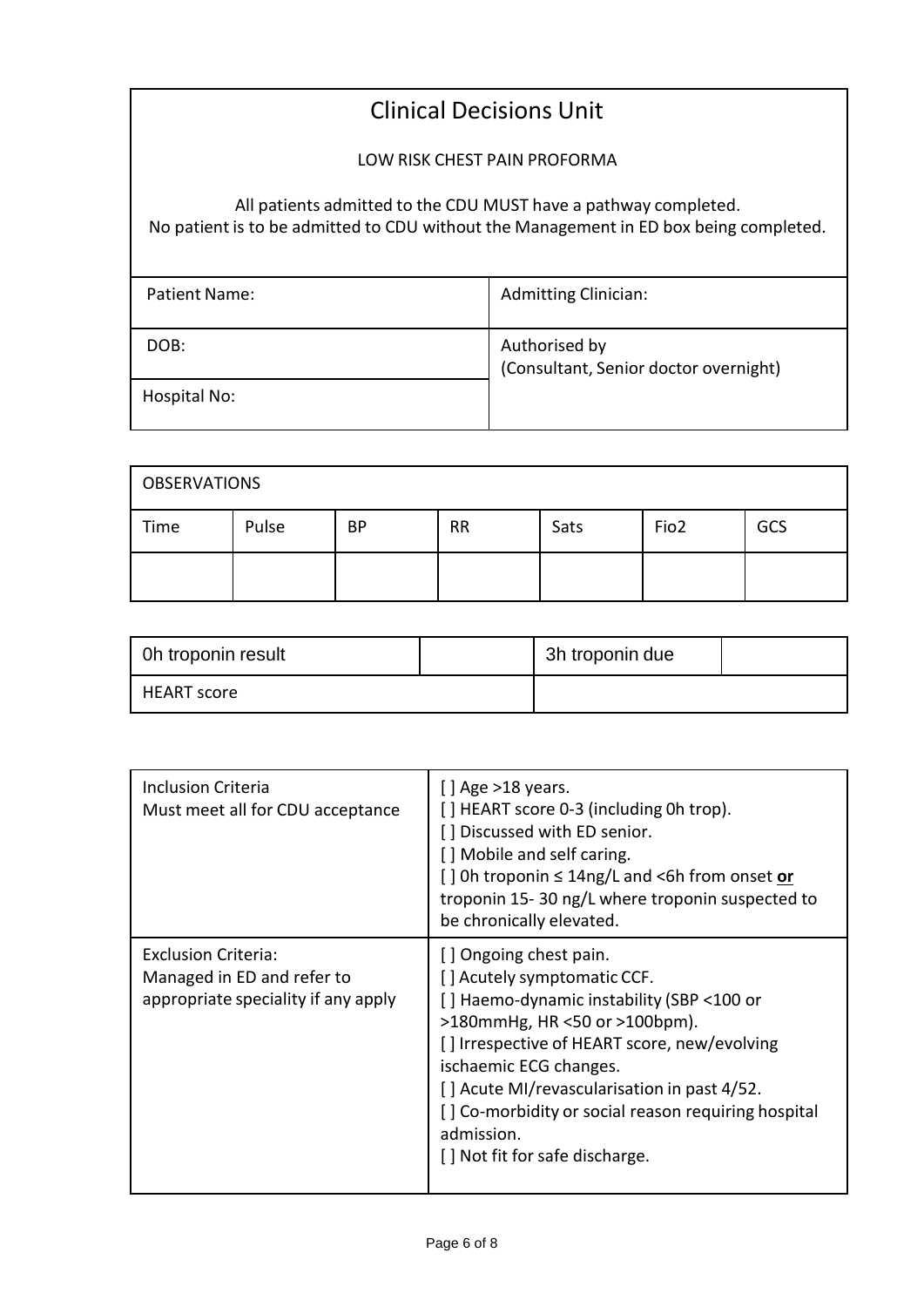| Summary of Possible ACS (UA/NSTEMI) Management Guideline |                                                                                                                                                                                                                                                           |  |
|----------------------------------------------------------|-----------------------------------------------------------------------------------------------------------------------------------------------------------------------------------------------------------------------------------------------------------|--|
| Management in ED                                         | [] Triage and Paramedic ECG documented in the notes and<br>signed.<br>[] Results of 0h troponin and HEART score documented.<br>[] Aspirin 300mg oral stat if not received already (if no<br>contraindications).<br>[] Bloods - Troponin T, FBC, U+E.      |  |
| Prior to transfer to CDU                                 | [] Drug card completed<br>[] VTE assessment done<br>[] Document time of repeat troponin if required.                                                                                                                                                      |  |
| Management in CDU                                        | [] Observations 1h.<br>[] Repeat ECG.<br>[] Review if condition changes – e.g. new ECG changes or<br>new chest pain, EWS ≥5.<br>[] Transfer back to ED if significant ECG changes or<br>significant delta change in 3h troponin.                          |  |
| For admission (at any time or<br>after final review)     | [] Social circumstance prevent discharge within 24 hours.<br>[] Ongoing/recurring cardiac sounding chest pain.<br>[] New ECG abnormalities.<br>[] Significant delta change in troponin at 3h.<br>[] Patient is felt to need urgent Cardiology assessment. |  |
| Criteria for discharge (after<br>final review)           | [] No cardiac sounding chest pain whilst on CDU.<br>[] Repeat troponin not suggestive of ACS.<br>[] No ECG changes whilst in CDU.<br>[] Case reviewed by senior doctor.<br>[] Alternative diagnosis considered.<br>[] GP letter completed.                |  |